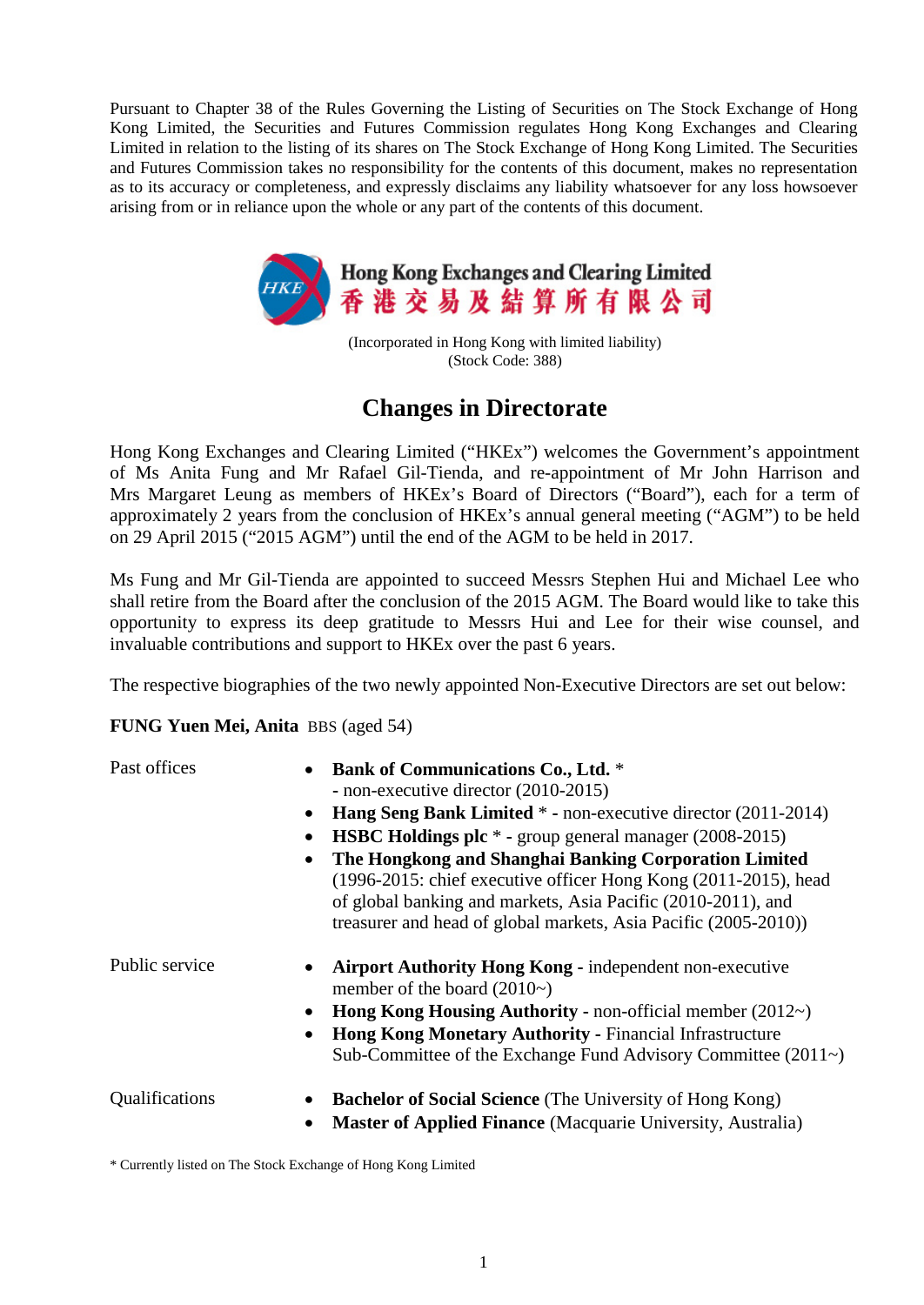## **Rafael GIL-TIENDA** (aged 62)

| Other major offices | <b>China CITIC Bank International Limited</b><br>- independent non-executive director $(2003\text{~})$<br><b>CITIC International Financial Holdings Limited</b><br>$\bullet$<br>- independent non-executive director $(2004\sim)$<br><b>Oliver Wyman -</b> chairman of Asia Pacific region $(2012)$<br>$\bullet$                                                                                                                                    |
|---------------------|-----------------------------------------------------------------------------------------------------------------------------------------------------------------------------------------------------------------------------------------------------------------------------------------------------------------------------------------------------------------------------------------------------------------------------------------------------|
| Past offices        | Marsh & McLennan Companies<br>$\bullet$<br>- chairman of Asia Pacific region (2003-2011)<br><b>Standard Chartered Bank</b> (1998-2003: head of Asian wholesale<br>$\bullet$<br>banking business (2001-2003), and head of corporate and<br>institutional banking business, Greater China (1998-2001))<br>Citibank (1977-1998: country manager of Citibank for Spain<br>$\bullet$<br>(1992-1998), for Malaysia (1988-1992) and for China (1984-1988)) |
| Qualifications      | <b>Bachelor of Arts (Philosophy, Politics and Economics)</b><br>(University of Oxford, UK)<br><b>Master of Business Administration</b><br>$\bullet$<br>(University of California, Berkeley, US)                                                                                                                                                                                                                                                     |

Ms Fung and Mr Gil-Tienda both confirmed that they meet the independence criteria as set out in Rule 3.13 of the Rules Governing the Listing of Securities on The Stock Exchange of Hong Kong Limited ("Listing Rules").

As at the date of this announcement, Ms Fung and Mr Gil-Tienda both declared that they do not have any interests in the shares of HKEx within the meaning of Part XV of the Securities and Futures Ordinance. Both of them further declared that they do not have any relationship with any Directors, senior management, substantial shareholders or controlling shareholders (as defined in the Listing Rules) of HKEx.

None of the newly appointed Non-executive Directors has a service contract with any member of HKEx group of companies.

The current remuneration of Non-executive Directors for their service on the Board and, where applicable, on certain of its committees is set out below.

|                                                                                 | <b>Fee for</b><br>2014/2015 |
|---------------------------------------------------------------------------------|-----------------------------|
|                                                                                 | (HK\$)                      |
| Board                                                                           |                             |
| - Chairman                                                                      | 1,500,000                   |
| - Other member                                                                  | 700,000                     |
| <b>Audit Committee</b>                                                          |                             |
| Chairman                                                                        | 180,000                     |
| - Other member                                                                  | 100,000                     |
| - Attendance fee per meeting                                                    | 3,000                       |
| <b>Executive Committee/Investment Advisory Committee/Remuneration Committee</b> |                             |
| - Chairman                                                                      | 150,000                     |
| Other member                                                                    | 100,000                     |
| - Attendance fee per meeting                                                    | 3,000                       |